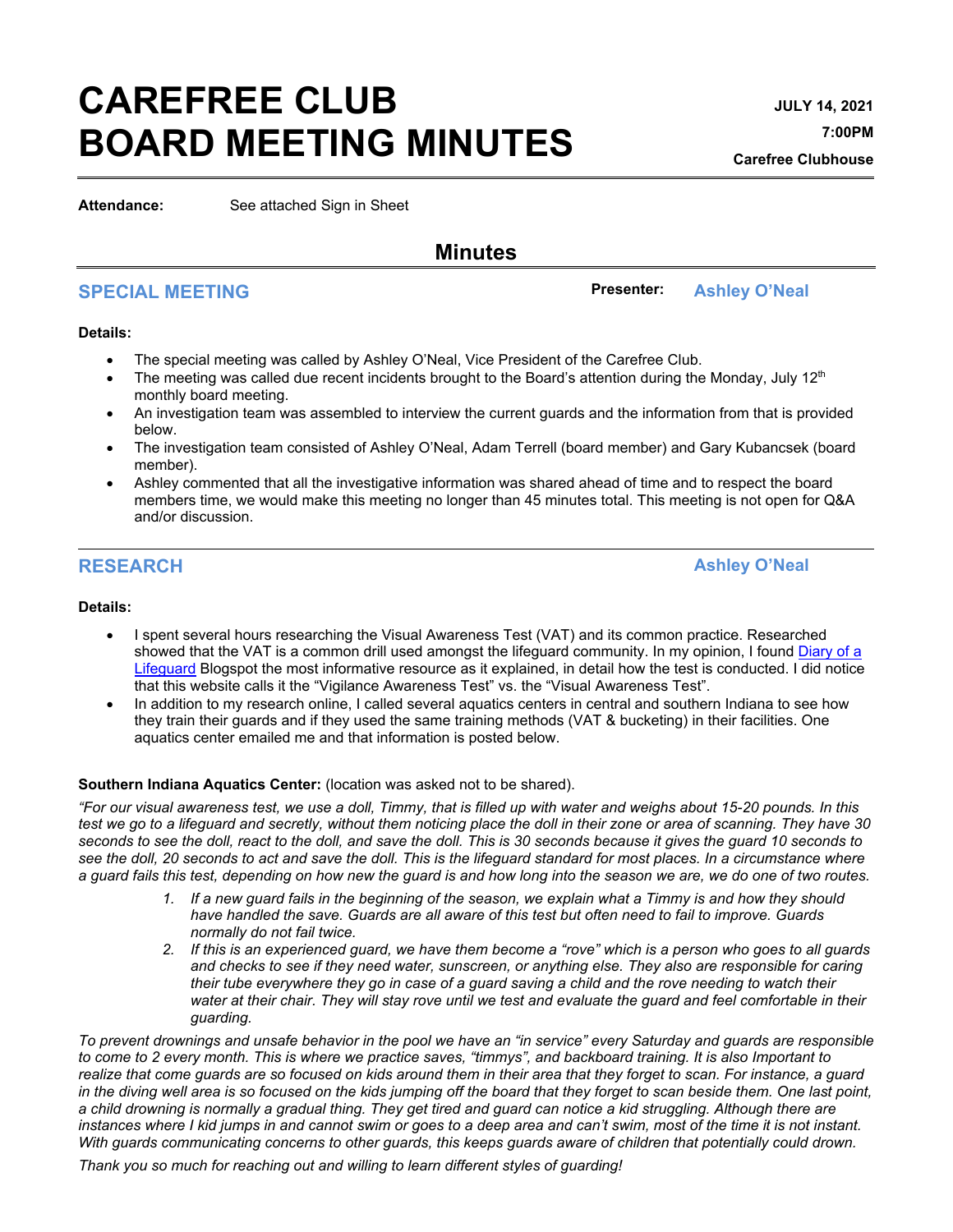#### **Central Indiana Aquatics Facility:**

Discussion via phone conversation found that the "red ball" method was outdated and used years ago. This facility manager has experience with the red ball method and didn't seem to find it was effective in a large aquatic's facility. They use a baby doll for their VAT. They have heard of "bucketing" (when you stare at a red ball in a bucket for the duration of your rotation) but has only seen or heard of it as being a *"joke*" and an *"old school warning",* never followed through kind of way. This facility uses similar methods as the Southern Indiana Center for correcting guards when VAT is failed. (I.e., corrective explanation, errand runner, termination).

**RESEARCH Gary Kubanscek**

#### **Westside, Indianapolis Aquatics Center**

Gary had a phone conversation with an Aquatics Center on the westside of Indianapolis. His findings included:

- They see a failed VAT as an opportunity to retrain and re-teach the guards and reinforce with positive scanning of the area as a chance to relearn that skill set.
- That guarding the bucket is very "old school" negative reinforcement/punishment that was popular years ago. No progressive modern management theory would embrace that ideology. Better to use a failed VAT as a positive opportunity to teach and train.

# **GUARD INTERVIEWS Investigation Team**

#### **Lifeguard Interviews:**

As mentioned above, Ashley, Adam & Gary held interviews with the current lifeguards of the Carefree pool. That information was shared with the Board prior to the special meeting and is copied below.

### **Email sent to the board on July 13, 2021 @ 11:27PM:**

The "investigation team" interviewed nine (9) of the guards in person tonight (07/13/21) at the Carefree Pool at closing time. I, (Ashley) will be interviewing one more tomorrow afternoon before the special board meeting. During the interview process, Adam, Gary and I split up and each interviewed 2-4 people, separately (depending on who was done first).

I've highlighted the questions and feedback from the guards below:

### **1. How long have you worked as a lifeguard for the Carefree Pool?**

a. (1) less than a month, (2) approx. a month, (1) two years, (1) no answer, (1) three years, (2) four years & (1) five years.

#### **2. Have you been "bucketed" this season?**

- a. Two out of the nine guards were made to watch the mop bucket of water with the red ball in it.
- b. One of the guards has not been bucketed due to the fact that she is the one doing the red ball exercise and has never had an opportunity to be red balled herself.

#### **3. If so, can you describe your experience?**

- a. One guard said it was "suitable not humiliated."
- b. One described it as a short 10 mins that he/she understood the reasoning behind it.

### **4. How do you feel about the "red ball" exercise?**

- a. Overall, every guard was in favor of the "red ball" exercise.
- b. Three of the nine guards want the bucket disciple of failing the red ball exercise changed.
- c. They ALL understand there needs to be consequences for failing the red ball exercise.
- d. Knowing it might occur makes you more aware.
- e. Nervous to be red balled doesn't want to fail.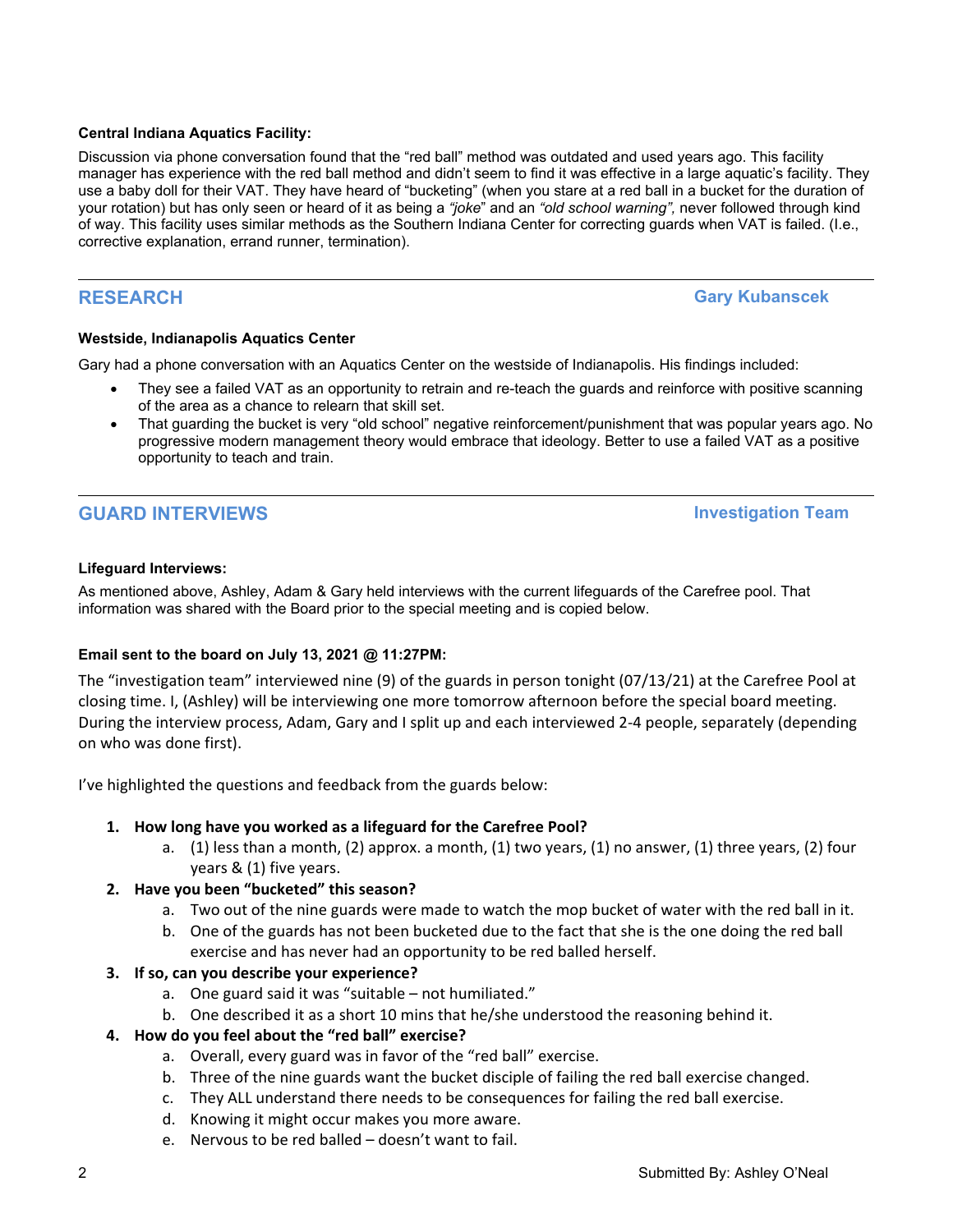f. Most effective Visual Awareness Test – if you don't recognize it, you're not doing your job.

## **5. Can you tell us about Heather in general and her management style?**

- a. Heather makes sure the guards are doing their job.
- b. Heather is GREAT
- c. LOVE HER
- d. Good Nice but strict
- e. Holds people accountable
- f. Amazing manager, last year there was no direction, never knew to "scan" the area before. Didn't know it was a requirement
- g. Heather makes sure guards know what they are doing.
- h. Encouraging and understanding with being a first-time guard.

# **6. Do you or have you ever threatened by Max or Heather?**

- a. (8) guards said they have never felt threatened by Max or Heather
- b. (1) mentioned that they don't feel threatened, just uncomfortable with how aggressive Max is.

# **7. Is there anything you'd like to share with the Board of Directors?**

- a. Teach run better.
- b. At first, this guard didn't care for Max or Heather. Change was difficult. But as they worked together more, this guard loves working for them.
- c. If you cant watch the bucket, you cant watch the pool
- d. Three buckets would make more sense as you "scanning" the pool not staring. Three buckets would make you "scan"
- e. Carefree Pool overall is a good place to work
- f. Management has been the best its ever been
- g. The guards don't consider Max & Heather to be bad people, they are aware and can identify Heather's experience and they feel comfortable in their role.
- h. Some of the guards are confused why people are so upset over bucketing. Some find it beneficial and helps improve skill.
- i. One guard notices that Max and Heather push and rely on Sara a lot.
- j. One also requested better umbrellas for the chairs.  $\odot$

In addition to the guard interviews, I spent a large part of my day doing research on the red ball/VAT (Visual Awareness Test), and starting to compile a handbook for seasonal lifeguards.

During my time today, I spoke with a several aquatics facilities in central Indiana to see how they operate with this kind of test. I gave all these locations my word on discretion. My findings include:

- 1. All of them are aware of the "red ball" exercise
- 2. All agreed it was outdated
- 3. "timmy" dolls are more commonly used. These "timmy" dolls can float or sink. They are the size and weight of a small child and cost a few hundred dollars apiece.
- 4. Repercussions for failing the test varied. Early in the season there are warnings, logs and more training. If ever a head guard or supervisor felt uncomfortable having someone guard, they were put on other tasks at the pool. Some were even "floaters or errand people" these type of people bring water and sunscreen to guards. Then, more training was required until they were ready for chair. Later in the season, when guards failed the VAT they are terminated.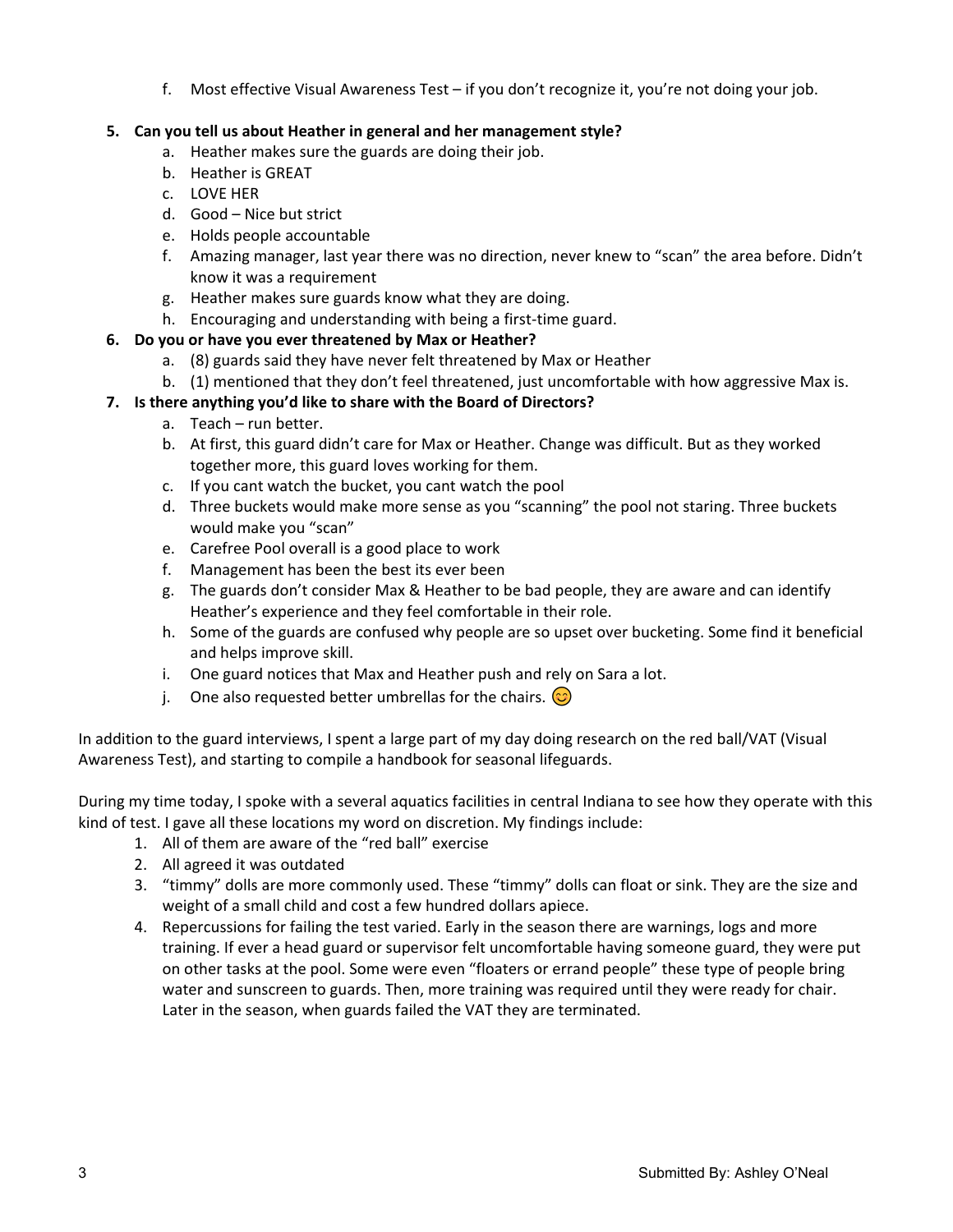# **GUARD STATEMENTS**

#### **Guard's live statements the Board:**

In addition to all the research above, the Board gave the lifeguards an opportunity (15 minutes) to address the board (without Max present) during the special meeting (as requested by the guards themselves). Notes from those statements are listed:

- Sara Burns, headguard started the statements explaining their version of the "red ball" & "bucketing" methods. She explained that she is typically the one doing the red ball, as she is the head guard. Sara mentioned that there has never been a time where an explanation for being "redballed" wasn't given to a guard. Every guard has always received corrective feedback.
- Noah explains the scanning drills and the video that Max and Heather had them watch at the beginning of the season (before opening day). He explained the importance of scanning your area and the impact the camp video had on the guards. He commented that Max is *"Stern and Strict"* but that he brought a lot of structure to the pool. Noah has been red-balled twice and bucketed once. He passed the second red ball test which didn't required being bucketed.
- Justin explains that Max has created a structured environment and that in the past lots of guards' questions would go unanswered. He explained that even during being bucketed, you are getting paid. Justin felt that sitting at a table guarding a bucket while being paid was a "*pretty good deal*". They know the red ball & bucketing works. But they are okay and open to changes. He expressed the guards love of the job and their love for Max and Heather. He Justin went on to explain Max's compassion for the guards and how Max will go out of his way to grill them hot dogs when they are hungry or order them pizza. He let the board know that one of Max's main concerns when opening the pool was the lack of water in the guard shack for them. He said that Max now makes sure that water is provided for the guards and has tried to make their working atmosphere better by working to keep them cool during the hot summer days. While his attempts to bring them A/C in the guard shack have failed. He still makes sure they are provided cold drinking water. Justin expressed his gratitude for the guards safety by telling them how a guard was waiting for their ride home for almost an hour after closing and Max refused to leave them until he knew they were safely on their way home.
- Lifeguards commented that it blows their minds that Max would want to do this job as Pool Chair without getting paid.
- Sara made a closing statement about the commitment of both Max and Heather and the appreciation the guards have for them. She explained that they had one (1) in-service for the entire season last year, this season, so far, they've had three (3).

**SPECIAL MEETING Presenter: Ashley O'Neal**

#### **Comments:**

- Before voting began Max arrived after the guards left. Robert asked additional questions regarding the red ball and bucketing and Max explained in detail how they perform these drills in addition to the corrective measures they already take. (ie., three strikes you are out, communication on why they were red balled and/or bucketed, etc)
- Ashley made comments to the board that if the Board decided to remove Max as the Pool Chair and Ashley was to take over the role, that she couldn't do it alone along with her other obligations on the board and would expect the support and help from the board as a whole to finish the remainder of the season.
- Robert started to ask more questions but was reminded that all the information was sent to the Board ahead of time and was given the opportunity to hear the board and to make the best decision they felt was right. We have already been patient with some of the questions and that the meeting was at 45 minutes and we are ready to vote and go home for the evening.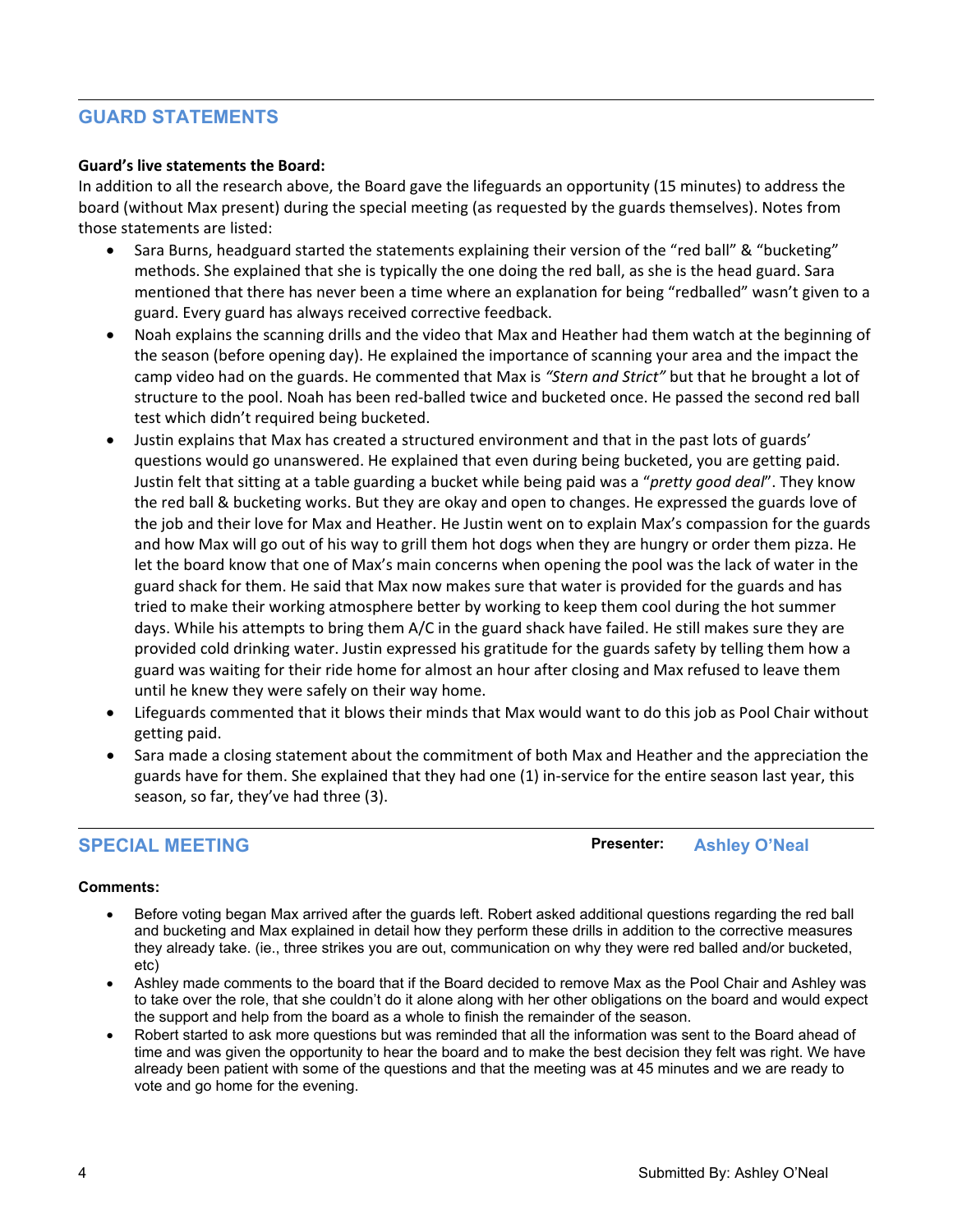#### **ISSUE #1 Remove Max Scholz as Pool Chair**

(11) No, (1) Y, (1) Abstain

Max will remain Pool Chair.

**ISSUE #2 Remove "bucketing" as an option for corrective behavior when failing the VAT/red ball exercise. Alternative methods should be used moving forward. (i.e. certification retraining methods as used by the Red Cross for Lifeguard certification purposes.)**

(3) No, (8) Y, (2) Abstain

Bucketing option will no longer be used for corrective behavior when failing the VAT/red ball exercise.